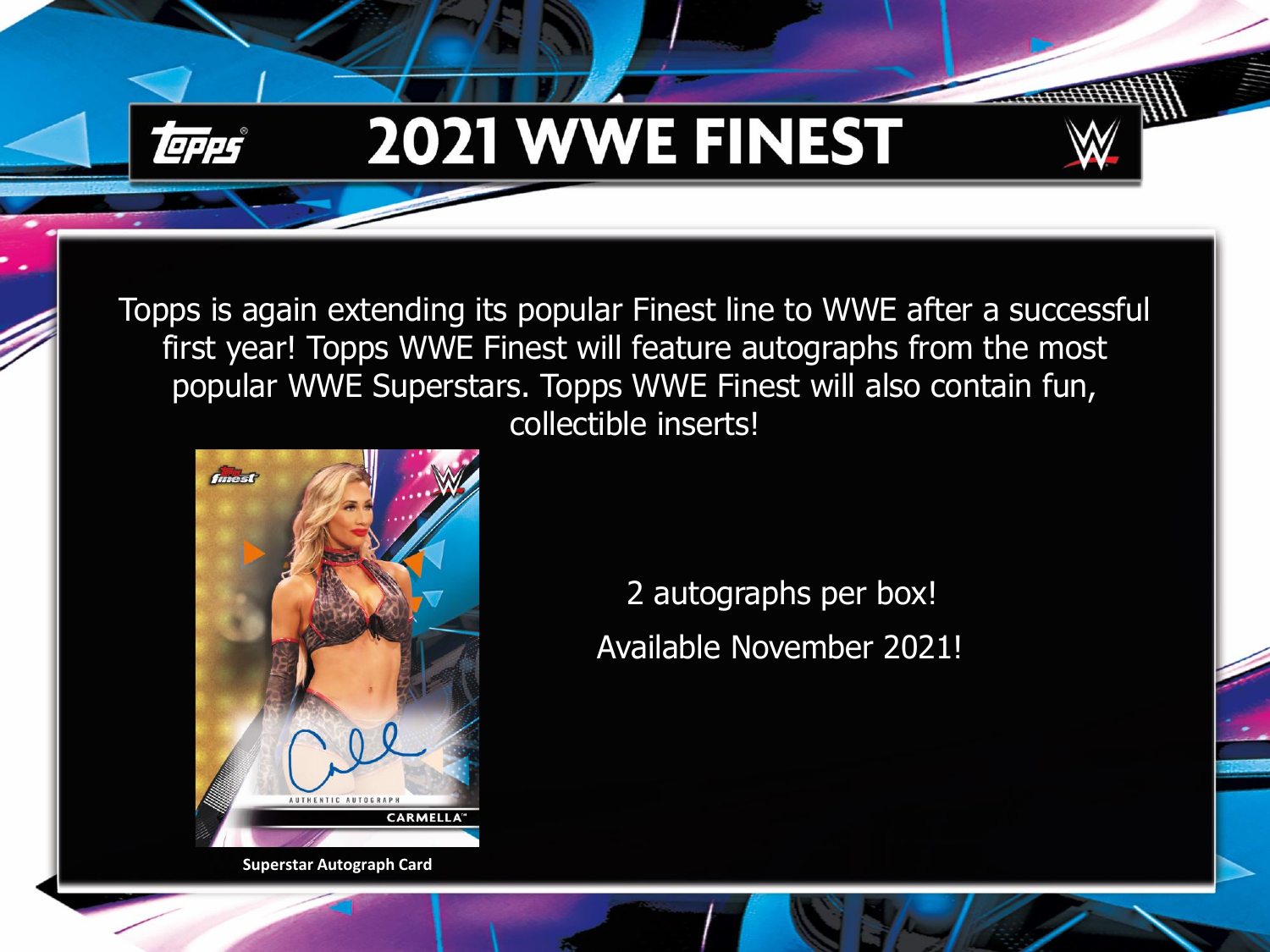

### **BASE CARDS**

#### **ROSTER CARDS:**

Featuring Superstars from both the the Men's & Women's Divisions of WWE & NXT. Look out for Rookie cards!

#### Parallels Include:

Refractor Parallel: 1:3 packs Blue Refractor Parallel: numbered to 150 Green Refractor Parallel: numbered to 99 Rose Gold Refractor Parallel: numbered to 75 Gold Refractor Parallel: numbered to 50 Orange Refractor Parallel: numbered to 25 Black Refractor Parallel: numbered to 10 Red Refractor Parallel: numbered to 5 SuperFractor Parallel: numbered 1/1



**Roster Card**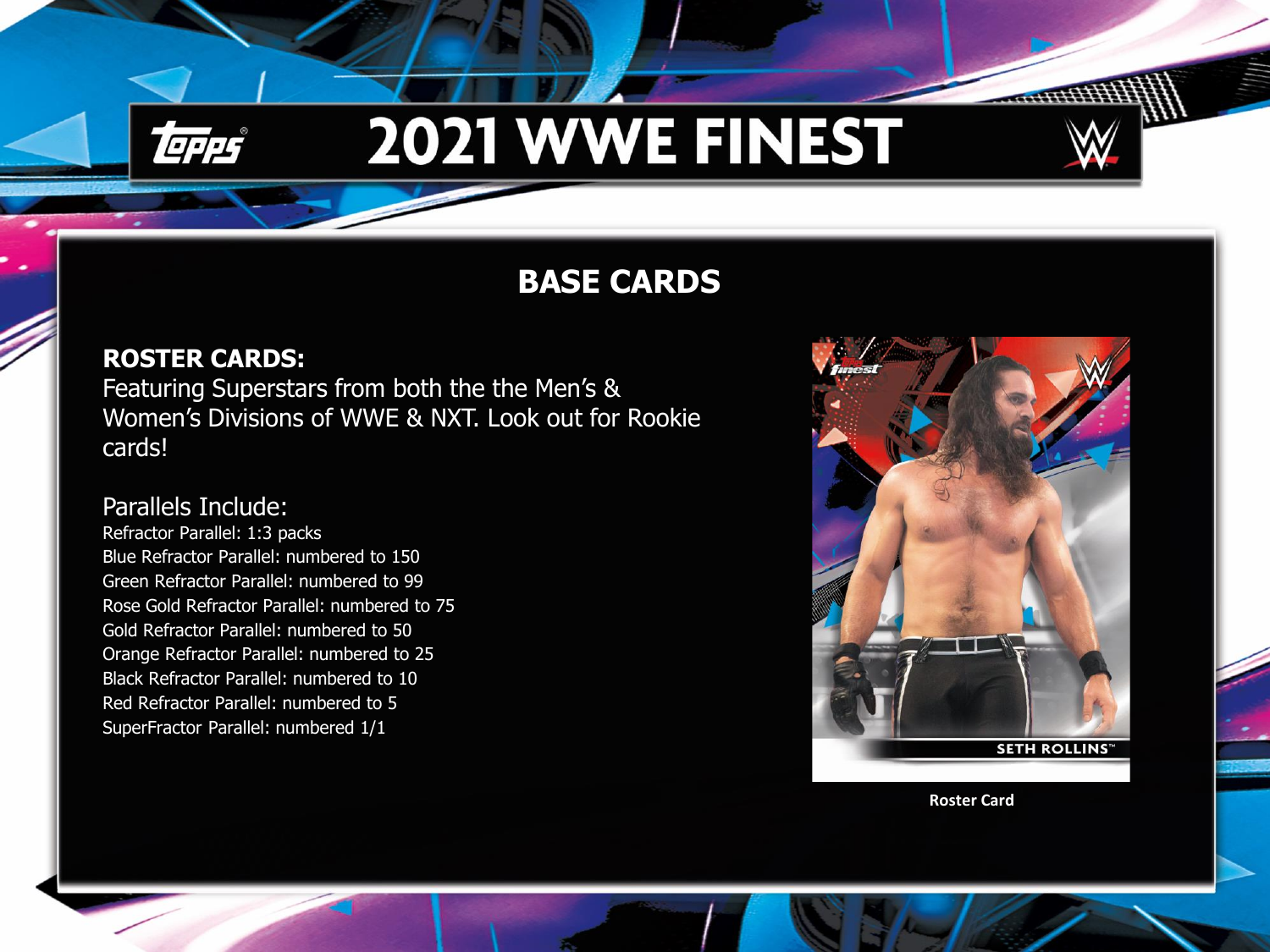



#### **UNCROWNED GREATNESS:**

Spotlighting deserving Superstars or Legends who never held the WWE Championship

### **INSERTS**



#### **LEGACIES:**

Featuring current Superstars + their legendary inspirations with whom they share similar characteristics or career paths with



**Uncrowned Greatness Card Legacies Card Deadman's Tombstone Tribute Card**

#### **DEADMAN'S TOMBSTONE TRIBUTE:**

Highlighting 10 of the greatest moments from the legendary career of Undertaker. Each card die-cut will be shaped in Undertaker's signature tombstone.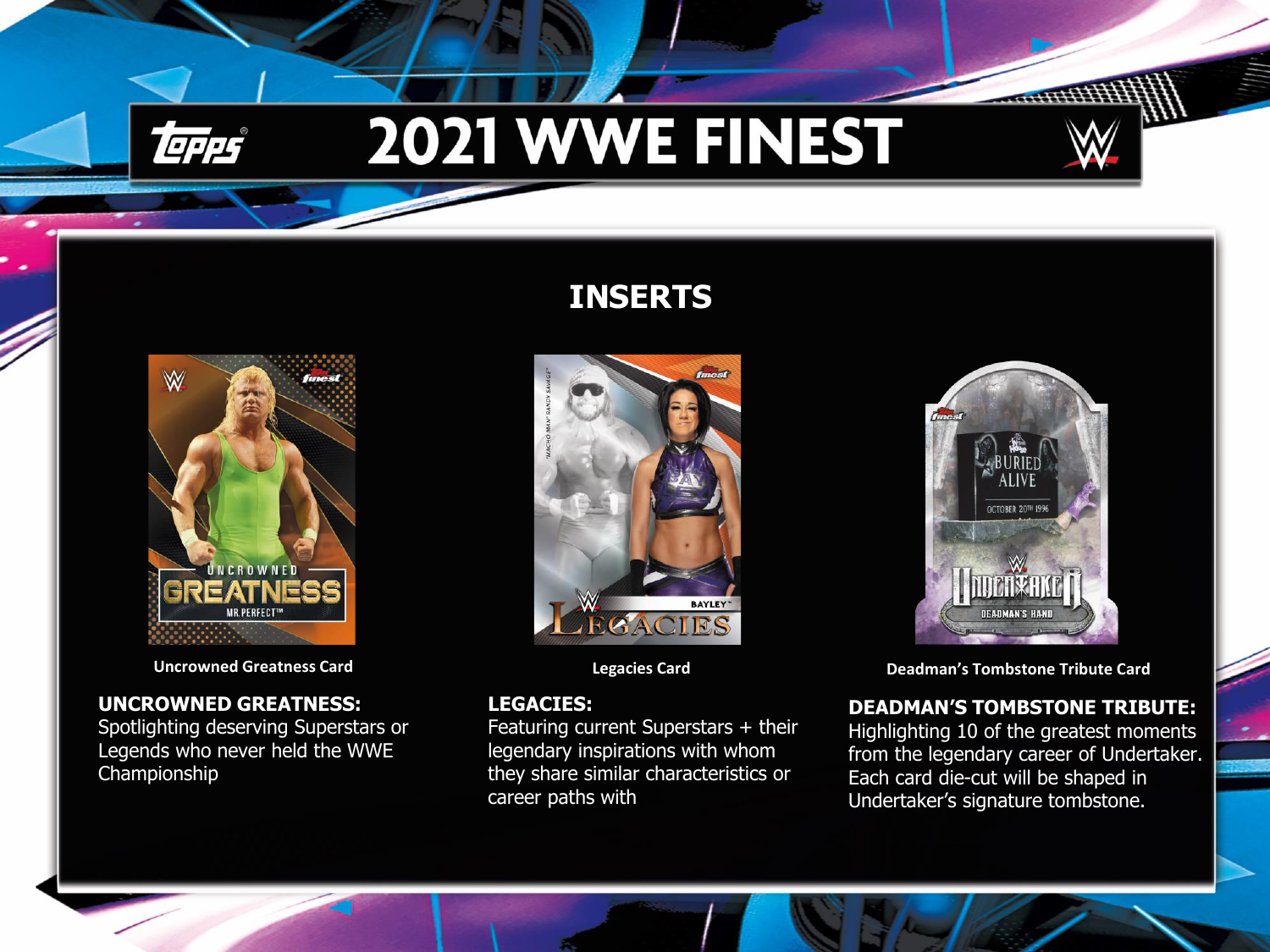

### **INSERTS**

#### **SOLE SURVIVORS:**

Spotlighting some of the most memorable sole survivors from historical Survivor Series teams!

#### **RUMBLE POPS:**

Remembering some of the greatest crowd pops or reactions for a Superstar entering the exciting Royal Rumble match

Collect autograph versions of the inserts!

(Excluding DEADMAN'S TOMBSTONE TRIBUTE)

Insert and Autograph Parallels Include: Black Refractor: numbered to 25. Red Refractor: numbered to 5. SuperFractor: numbered 1/1



**Sole Survivors Card**